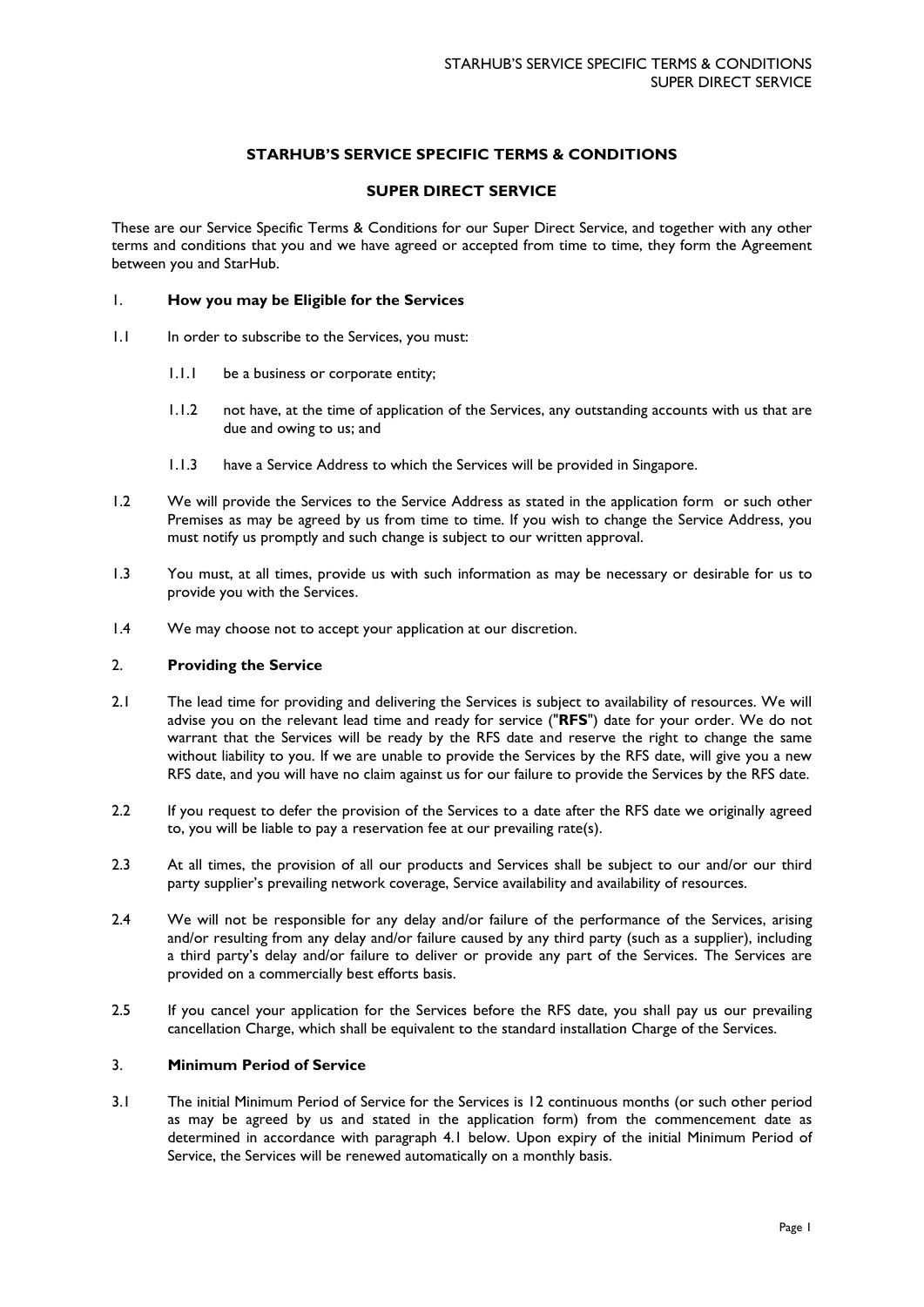- 3.2 In computing whether or not you have fulfilled the Minimum Period of Service, any period for which the Services are suspended or ceased will not be counted. If the Services are suspended or ceased and subsequently reactivated, the Minimum Period of Service will be automatically extended by such period of suspension or cessation.
- 3.3 If we agree to any changes to the Services as requested by you (including any upgrade/downgrade of the Services) or the renewal of the Services, we are entitled to require the Minimum Period of Service to be re-commenced from the date the Services are changed or renewed.

## 4. **Duration of Services**

- 4.1 The Services under this Agreement will commence on the RFS date as notified by us to you in accordance with paragraph 2.1 above.
- 4.2 You may request us to change, from time to time, the particulars of the Services set out in the application form, subject to our written agreement and your payment of the prevailing administrative fee chargeable by us. If there is such change, the subscription Charges payable and the particulars of the Services will be amended accordingly. For the avoidance of doubt, you will continue to be liable for the payment of such revised subscription Charges pursuant to Clause 7.1 below.
- 4.3 Except for the Equipment, you are solely responsible for providing all other equipment, hardware, software, telecommunications services and power supply necessary to connect to and use the Services.
- 4.4 In addition, you acknowledge and agree that unless we otherwise agree in writing, we are not responsible for providing any support, whether technical or otherwise, to any of your networks which are connected to or used in conjunction with the Services.
- 4.5 You acknowledge and agree that availability of the Services is subject to:
	- 4.5.1 availability of resources, including network availability and our area of coverage at the time at which the Services are requested or delivered;
	- 4.5.2 geographic and technical capacity of our Network and of our delivery systems at the time at which the Services are requested or delivered; and
	- 4.5.3 provisioning time for the Services and/or the Equipment. Such provisioning time will be determined or changed by us in our discretion without liability to you.

#### 5. **Equipment**

- 5.1 Any equipment that is not supplied by us will not be supported by us.
- 5.2 Any equipment (other than the Equipment) used by you to access and use the Services must meet all applicable standards as may be prescribed by the relevant regulatory authorities and us.
- 5.3 You will bear all risks of loss or theft, or damage to, the Equipment, from the time you receive the Equipment.
- 5.4 You must keep the Equipment in a suitable place and appropriate conditions for the Equipment, including any necessary electrical power supply. You must also use the Equipment in accordance with the guidelines, instructions or specifications given to you.
- 5.5 If you receive any Equipment new from us and the Equipment includes a warranty at the time of receipt, you must refer to the warranty document provided with the Equipment for information on the limitation and disclaimer of certain warranties. Remedies for breach of any warranties will be limited to those expressly set out in the warranty document. Your sole and exclusive remedy for any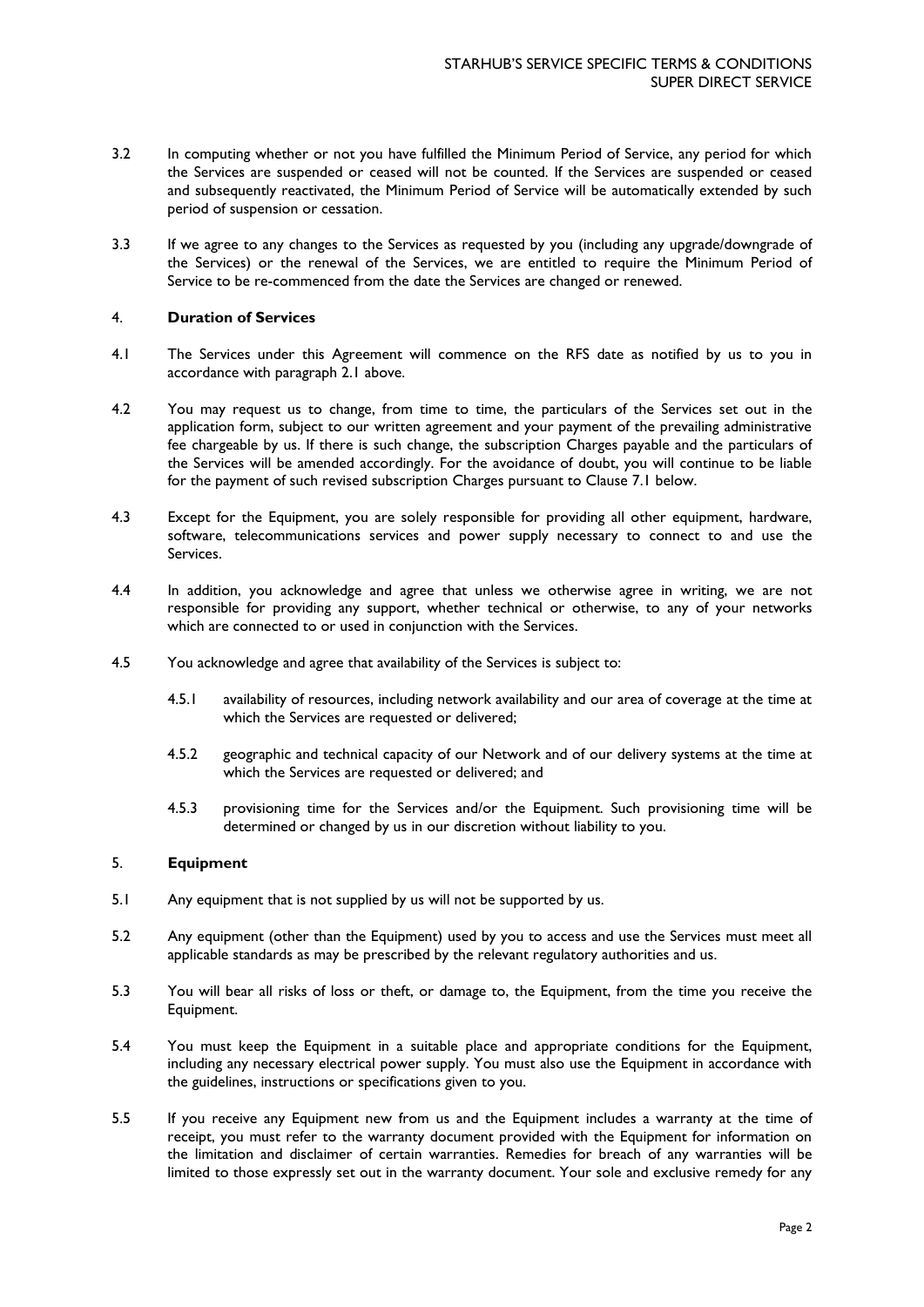defect in the Equipment will be according to the terms of the manufacturer's warranty only and you have no claim against us for any defects.

- 5.6 We reserve the right to charge you at our standard rates for responding to a service call or request to change, replace or reconfigure any defective equipment. We may not charge you if we subsequently determine that the malfunction or defect is not caused by or attributable to your act, omission, equipment or systems.
- 5.7 You must comply with all applicable laws and instructions, notices or directions issued by the relevant regulatory authorities or us from time to time regarding the installation, use, operation and/or upgrade of the Equipment.
- 5.8 Once we notify you, you must grant us access to the Equipment and the software embedded therein as and when we deem necessary or desirable to carry out any Equipment upgrade.
- 5.9 You must not use the Equipment in conjunction with any application, equipment, hardware, software or network other than in the manner that we approve.
- 5.10 You are solely responsible for the Equipment and must not modify or in any way interfere with it, nor allow anyone else (other than a person authorised by us) to do so. You will not change the electronic serial number or equipment identifier of the Equipment or perform a factory reset of the Equipment without our prior written consent. We reserve the right to suspend or terminate your Services if we determine that you have tampered with the Equipment.
- 5.11 You will be solely responsible for the Content and data retrieved, stored or transmitted through the Services and/or the Equipment.

## 6. **Your Responsibilities**

- 6.1 You are responsible for the use of the Services under your account(s) and for any Content disseminated through your account(s).
- 6.2 You must not use or allow any part of the Services to be used:
	- 6.2.1 to transmit or post any Content which may be defamatory, offensive, indecent, objectionable or illegal, or which may cause annoyance, harassment, irritation, inconvenience or anxiety to anyone. This includes transmitting or posting junk mail, spam, chain letters, solicitations (commercial or non-commercial) or distributing mail to any party who has not given permission to be included in the distribution;
	- 6.2.2 to transmit or post any Content which may give rise to civil liability or otherwise violate any applicable laws, rules or regulations;
	- 6.2.3 to transmit any Content that contains viruses, worms, trojan horses, time bombs, cancelbots or any other harmful, damaging or destructive programs;
	- 6.2.4 to make or attempt any unauthorised access to any part or component of the Services, the Network or any third party systems or networks to which you can connect through the Services directly or otherwise;
	- 6.2.5 to disrupt the various networks that are connected to the Services or violate the regulations, policies or procedures of such networks;
	- 6.2.6 to collect and/or disseminate information about others or their email addresses without their consent;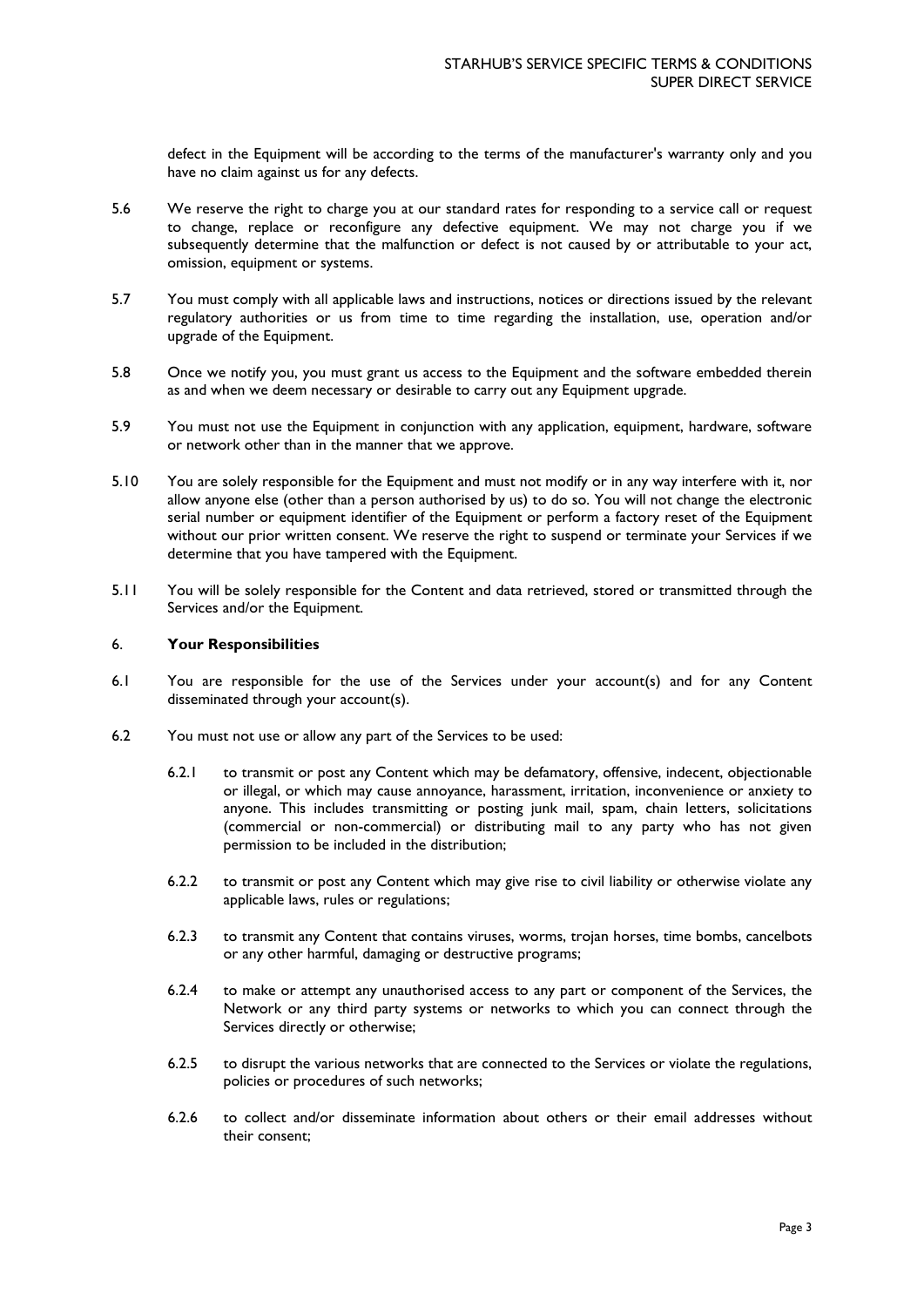- 6.2.7 for any fraudulent, illegal or improper purposes or to violate anybody's rights or in any way which may affect other users' enjoyment of or access to any service or cause annoyance, harassment, irritation, inconvenience or anxiety to anyone;
- 6.2.8 in any manner or for any purpose which may constitute a violation or infringement of the rights of any party including their intellectual property or confidentiality rights; and
- 6.2.9 to be resold or otherwise provided to third parties without our prior written consent, whether for profit or not.

## 7. **Paying for the Services**

- 7.1 You are liable to pay a recurring subscription Charge for the Services at the prevailing prescribed rate(s). You will be billed in advance for the subscription Charge at monthly intervals or such intervals as we may decide.
- 7.2 Billing and payment disputes that may be raised by you will be treated in accordance with our Business General Terms and Conditions.

# 8. **Installation and Additional Charges**

- 8.1 You will provide us, our employees and contractors safe access to your Premises to perform this Agreement (including the installation or collection of the Equipment). You represent and warrant that you are the lawful owner or occupier of such Premises and that you have obtained all necessary consents, licences and permits to allow us, our employees and contractors such access.
- 8.2 During the service call for installation, we are not obliged to provide any services apart from installation of the Services and/or the Equipment.
- 8.3 You are solely responsible for any Service failure due to changes you have requested to the system configurations. You will bear any Charges for rectifying such failure caused by you or any third parties.
- 8.4 You must, if applicable, provide all internal wiring and sockets within the Service Address according to the relevant regulatory authorities' and our specifications and guidelines required for the purposes of the installation of the Services. Where we are requested to provide any such internal wiring or sockets, you must pay us the prevailing Charges imposed by us.
- 8.5 If we are of the opinion that the installation of the Services at the Service Address would result in or cause:
	- 8.5.1 any risk of injury to any person;
	- 8.5.2 the use of equipment which is not commonly used in the installation of the Services;
	- 8.5.3 the relocation of any structure, fixture or fitting at the Service Address;
	- 8.5.4 costs, expenses or manpower resources which exceed the amount usually required on our part to install the Services; or
	- 8.5.5 us to provide any services which are not usual or are outside the scope of our standard installation Services,

we may choose not to install the Services or impose such additional conditions (including the provision of equipment, the payment of any Charges or reimbursement of expenses by you) as we may deem appropriate and defer the installation and provision of the Services to you until all such conditions have been fulfilled.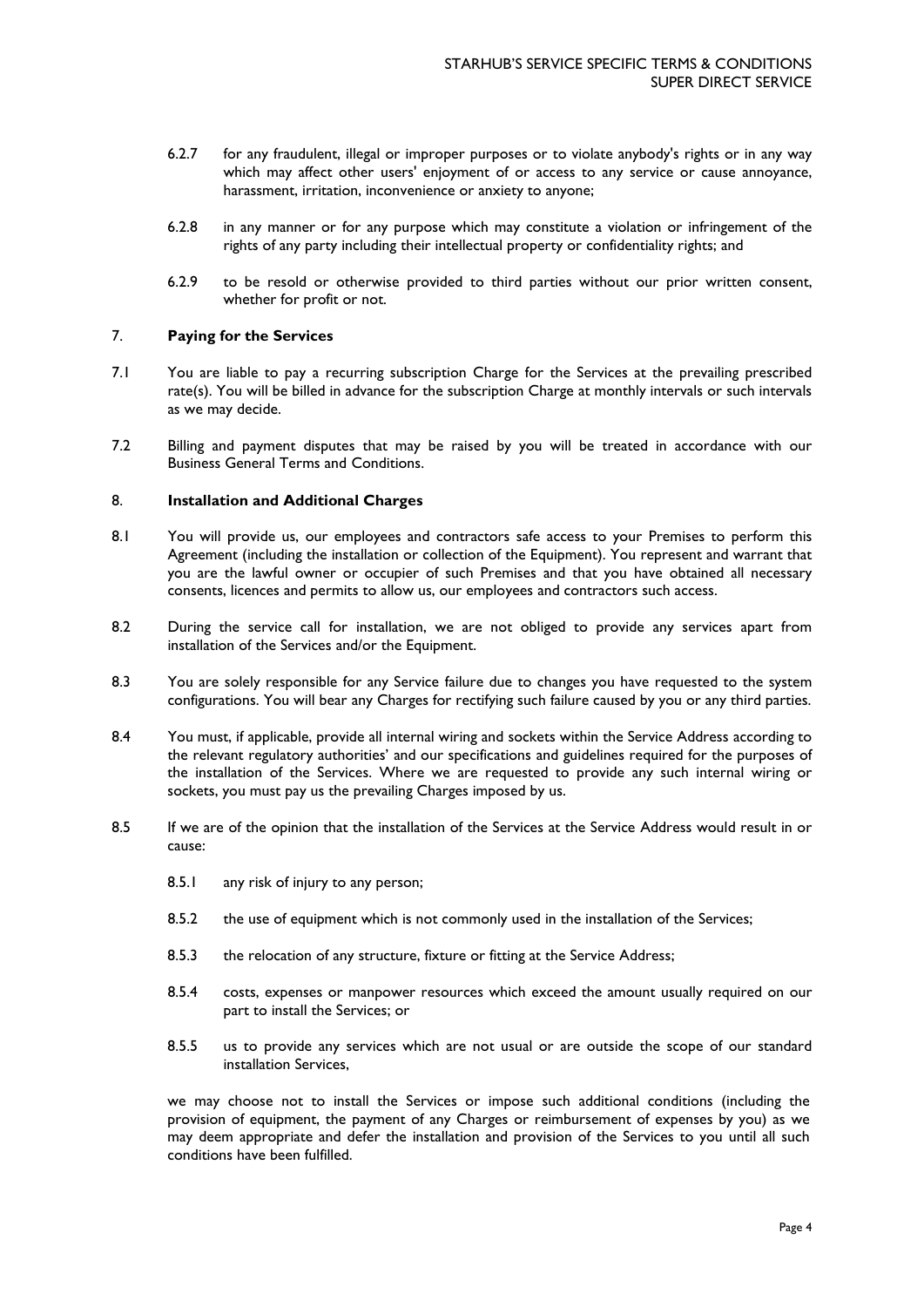- 8.6 Where you are or your contractor is installing any part of the wiring or cabling required for the provision of the Services, you will ensure that the proper installation of such cables or wiring is completed before the scheduled RFS date. You will ensure that such cable is labelled at both ends to clearly demarcate it as belonging to and under your care.
- 8.7 You will be responsible for the care and maintenance of all our Equipment at your premises.
- 8.8 If you report a fault and either no fault is found or we determine that the fault is not due to our Network, Equipment or installation, then you must (if we require):
	- 8.8.1 pay us a fee for the fault report at our prevailing rate; and
	- 8.8.2 reimburse us for all other costs (including labour and transport charges) incurred by us for attending to your request.

## 9. **Liability**

- 9.1 The Services (including any installation or support Service) are provided on an "as is" and "as available" basis. You agree that you use the Services or rely on any Content obtained through the Services at your sole risk. To the fullest extent allowed by the law, we do not give any assurances, guarantees, or warranties, either express or implied, in relation to such Services or Content. In addition, we will not be liable for any delay or failure to provide the Services, or any interruption or degradation of the quality of the Services which may arise from the following:
	- 9.1.1 an act or omission of an underlying carrier, Service Provider, vendor or other third party;
	- 9.1.2 equipment, network or facility failure;
	- 9.1.3 equipment, network or facility upgrade or modification;
	- 9.1.4 force majeure events such as acts of God, acts of nature, strikes, fire, war, riot, acts of terrorism and governmental actions;
	- 9.1.5 equipment, network or facility shortage;
	- 9.1.6 equipment or facility relocation;
	- 9.1.7 service, equipment, network or facility failure caused by the loss of power to you;
	- 9.1.8 any act or omission by you or any person using the Service or Equipment provided to you;
	- 9.1.9 any third party's service, equipment, software, network or facility;
	- 9.1.10 any other cause that is beyond our control, including a failure of or defect in any Equipment, the failure of an incoming or outgoing communication, and the inability of communications to be connected, completed, or forwarded.
- 9.2 Specifically, we do not warrant:
	- 9.2.1 that the Services, the Software or any equipment (which we provide to you, including the Equipment) will not cause any harm to your applications, equipment, hardware, software, networks or Content;
	- 9.2.2 the accuracy, reliability or quality of any Content obtained through the Services or that defects in any Software will be corrected; and/or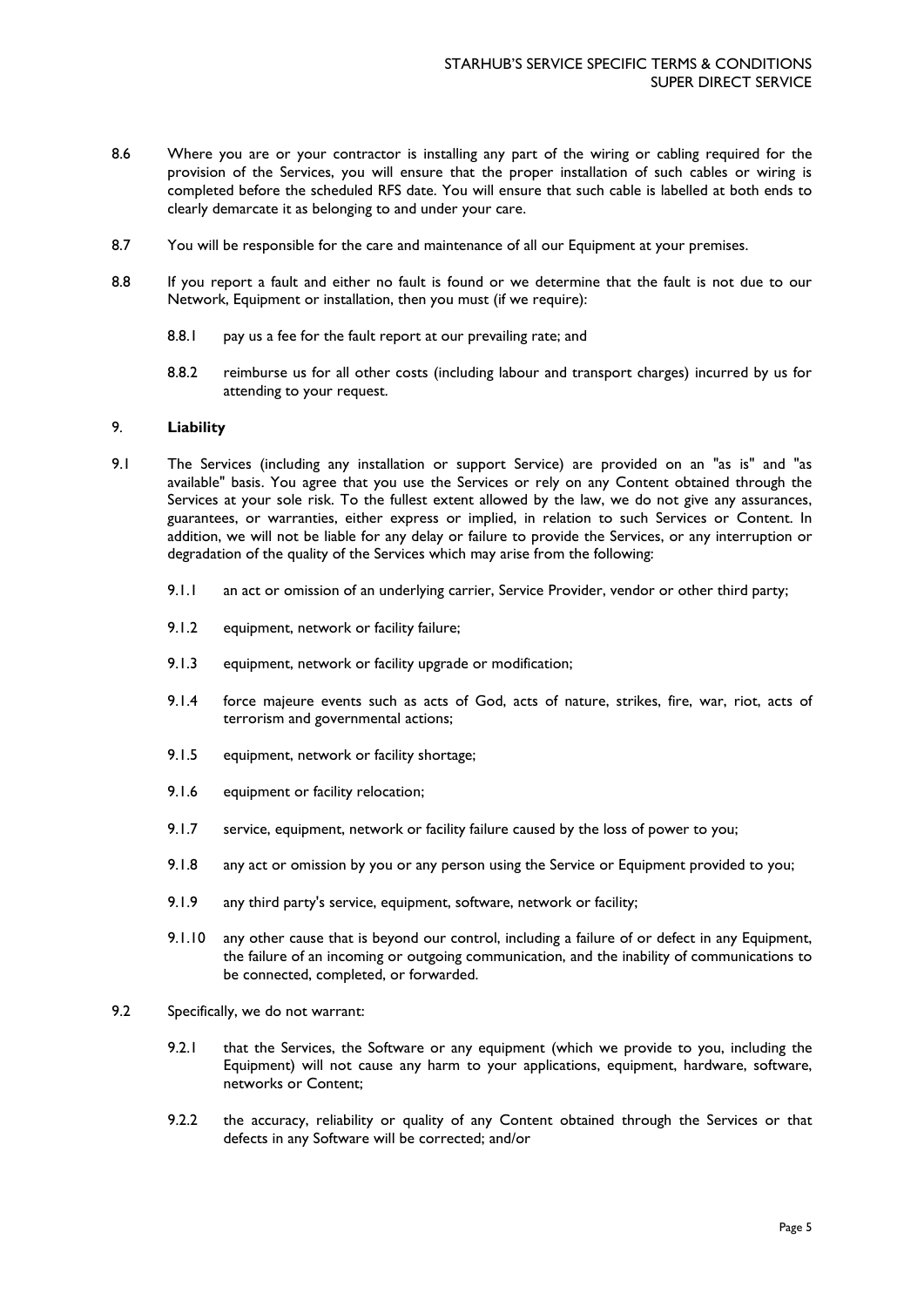- 9.2.3 that the Services and access to them are error-free, secure, uninterrupted, or available at all times.
- 9.3 Except as set out in this Agreement, we expressly exclude all other liability we may have to you, including all liability in contract, tort, negligence, misrepresentation, strict liability or statute. This exclusion applies for our benefit and that of the Service Providers whose networks are connected to each other or to the Network, all companies, directly or indirectly owned, wholly or partly owned or controlled by us or any of these parties, and all their officers, employees, contractors and agents or anyone else to whom we or these parties are responsible ("**the Relevant Parties**") and whether it relates to anything caused by or resulting from anything we and/or any of the Relevant Parties do or omit or delay in doing (even if done, omitted or delayed fraudulently, wilfully, recklessly, maliciously or negligently), whether or not it is contemplated or authorised by any agreement you have with us.
- 9.4 Neither we nor any of the Relevant Parties is liable for any special, incidental, indirect, consequential or punitive damages, losses, costs or expenses, or any loss of profits, revenue, business and/or anticipated savings, even if caused fraudulently, wilfully, recklessly, maliciously or negligently.
- 9.5 If any of the exclusions of liability set out in this paragraph 9 does not apply, our liability will not exceed the lower of (i) your preceding month's Charges applicable to the Services in question; or (ii) S\$5,000/- for any event or for any series of connected events. Further, our aggregate liability in any 12-month period will not exceed the lower of (a) your preceding 12-months' Charges applicable to the Services in question; or (b) S\$10,000/-.
- 9.6 The exclusions of liability above do not apply to any liability for death or personal injury resulting from our negligence or to any liability which cannot be lawfully excluded or restricted under the Unfair Contract Terms Act (Cap. 396).
- 9.7 The relevant Affiliate and/or Service Provider providing the Services or carrying out the actions set out in this Agreement shall be responsible for its acts or omissions.

## 10. **Resale**

10.1 The Services are provided to you solely for your own business use. You must not resell or transfer the Services or the Equipment (which we lease or rent to you) to third parties without our prior written consent, whether or not for profit or otherwise. We reserve the right to immediately suspend or terminate your Services if we determine, in our absolute discretion, that you use the Services for any of the aforementioned or similar activities.

# 11. **Additions, Changes & Cancellations**

- 11.1 Applications for additional Services or request for changes to be made to existing Services must be given to us in writing. Charges may be imposed for additions, changes and cancellations.
- 11.2 For Service upgrades, the Minimum Period of Service shall commence on the Start Date of your upgraded Service unless we specify otherwise.
- 11.3 Any downgrade of the Services requires our prior written approval. Any Service downgrades within the Minimum Period of Service shall be deemed as a termination of the Services and early termination Charge(s) (described in paragraph 13.2.1 below) shall apply. You will have to pay the standard installation Charge of the Services that you have downgraded and the Minimum Period of Service commences on the Start Date of your downgraded Services, unless we specify otherwise.
- 11.4 If you cancel your application for the Services before the RFS date, you shall pay us the Charges specified in paragraph 2.5 above.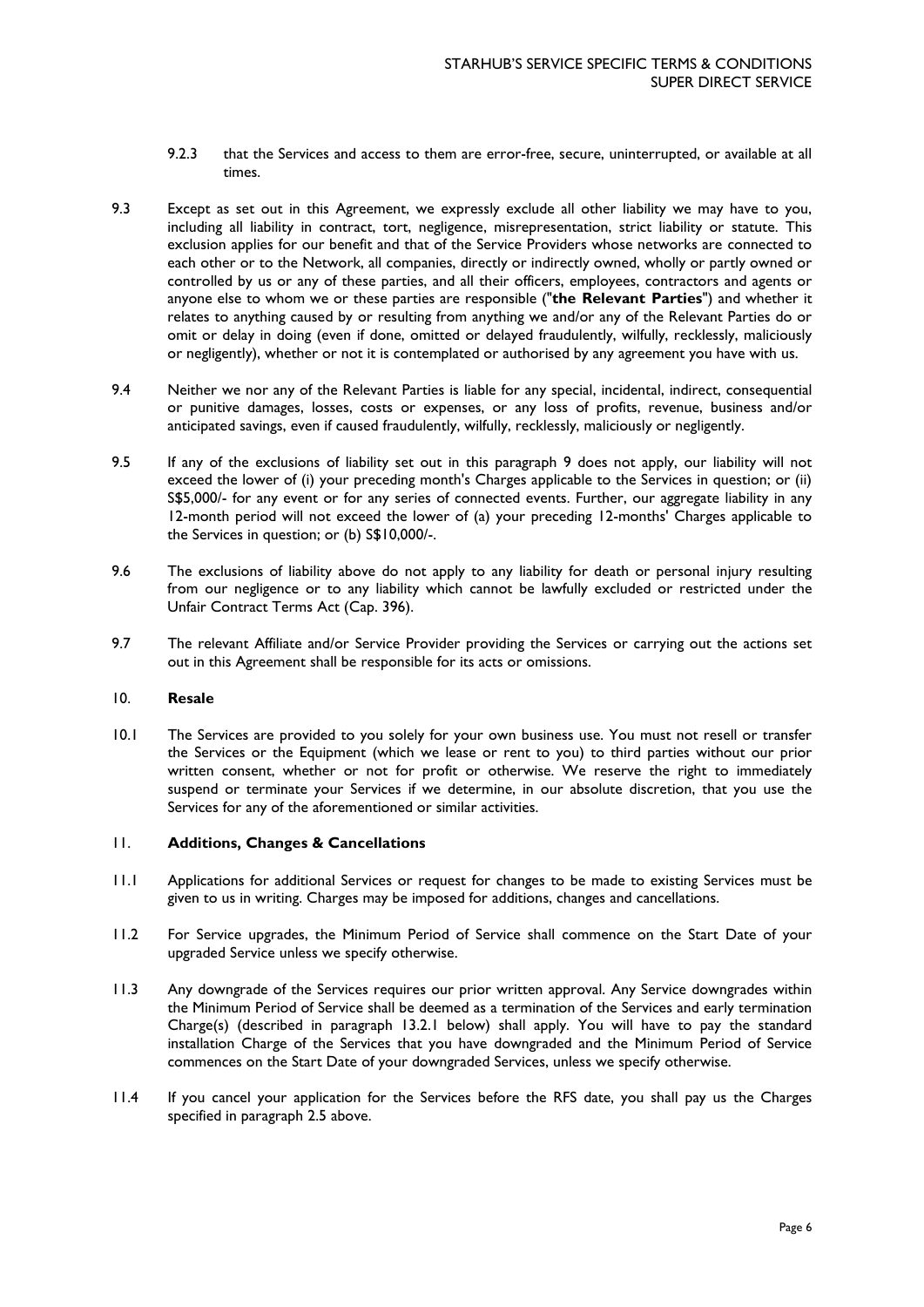11.5 There shall be no rescheduling of appointment for installation under any circumstances. Otherwise, the rescheduling shall be considered a cancellation and you shall incur the Charges as stated in paragraph 2.5 above.

## 12. **Relocation**

- 12.1 Relocation for both ends of any circuit will be deemed as a termination of the Services, and the relevant early termination Charges (described in paragraph 13.2.1 below) shall be payable by you if terminated within the Minimum Period of Service.
- 12.2 For hot bandwidth upgrade or relocation, a customer maintenance window will be required for testing purposes.

# 13. **Ending and Suspending the Services**

- 13.1 In addition to the rights either party may have against the other party under this Agreement for any antecedent breach of this Agreement and subject to the provisions of this paragraph 13, this Agreement or the Services hereunder may be terminated by either party giving at least 30 days' written notice to the other party.
- 13.2 If you give us notice that ends during the applicable Minimum Period of Service:
	- 13.2.1 you must immediately pay us the early termination Charges equivalent to the aggregate of the monthly recurring Charges for the remainder of the unfulfilled Minimum Period of Service;
	- 13.2.2 where applicable, you must immediately pay us all amounts that are imposed by a third party which may be incurred by us arising from and in connection with the termination of the Services or this Agreement; and
	- 13.2.3 you shall immediately reimburse us for any complimentary services provided by us at the prevailing rate(s), and for any and all other discounts, waivers and subsidies that have been received by you, unless we specify otherwise.
- 13.3 If the Services or this Agreement are/is terminated pursuant to paragraph 5.10 or 10.1 above, or paragraph 13.4 or 13.5 below, you will compensate us for any damages or losses we may suffer because of the termination. In addition, if such termination occurs during the applicable Minimum Period of Service, you have to pay us the sums referred to in paragraph 13.2 above.
- 13.4 In the event of any of the following:
	- 13.4.1 you breach any of the terms and conditions of this Agreement or any other agreement you have with us;
	- 13.4.2 you become or are likely to become bankrupt or insolvent, or die;
	- 13.4.3 you make any arrangement or composition with or assignment for the benefit of your creditors or go into either voluntary or compulsory liquidation or a receiver, trustee, judicial manager or administrator is appointed over any of your assets;
	- 13.4.4 the equivalent of any of the events referred to in paragraphs 13.4.2 and 13.4.3 above under the laws of any relevant jurisdiction occurs to you;
	- 13.4.5 you provide incorrect, false, inaccurate or incomplete information to us;
	- 13.4.6 the requirements of any relevant regulatory authority result in us having to stop providing the Services or to provide the Services in a manner which is unacceptable to us;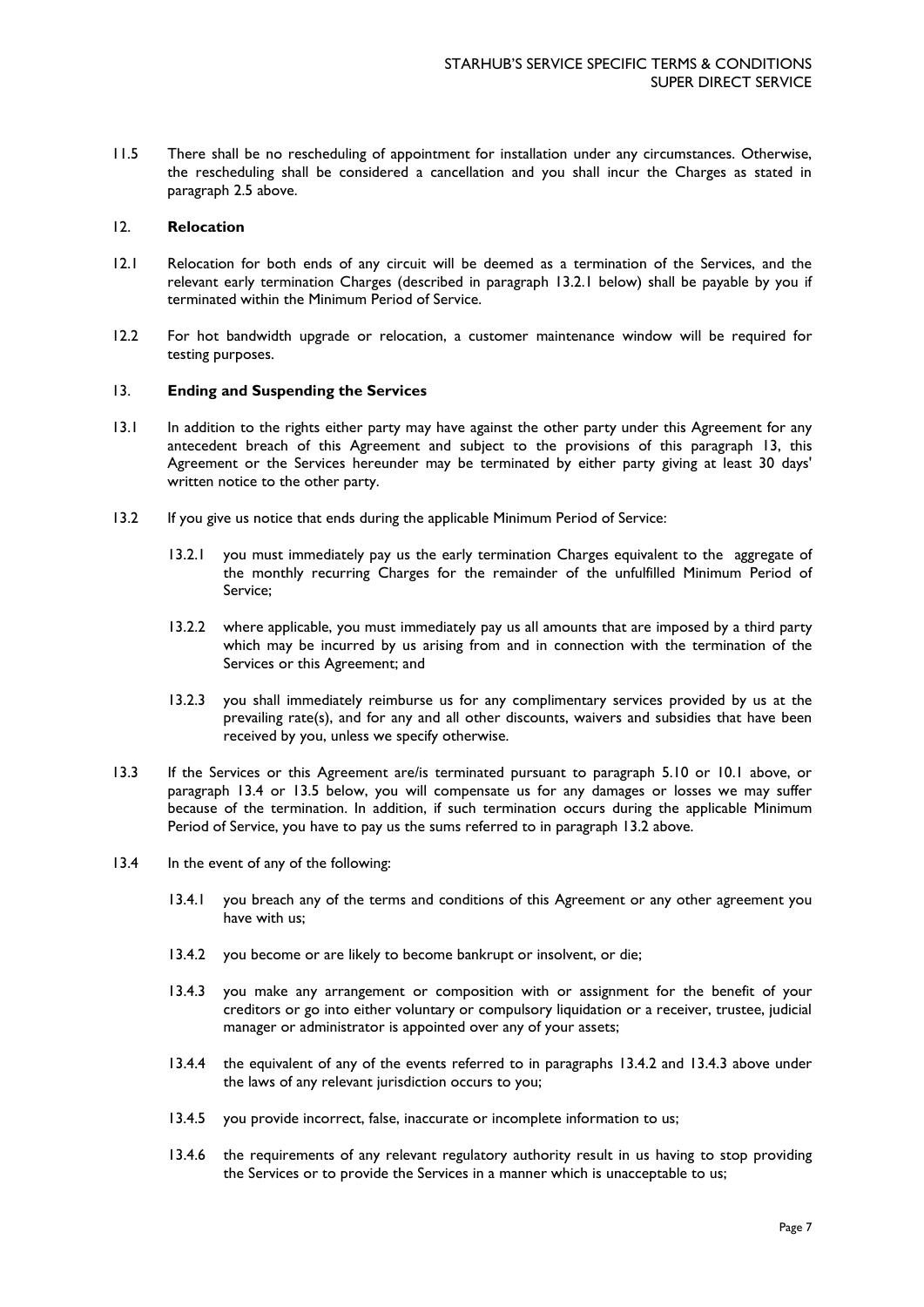- 13.4.7 we believe you are likely to create imminent harm (such as interruption, disruption, congestion, signal leakage and any Unauthorised Act) to our Network or any third party's networks or systems or our provision of the Services, or defraud us, or are likely to create imminent harm or harass or are abusive to our personnel; or
- 13.4.8 for any reason beyond our control (including loss of any licence, way-leave or easement, requirements of any governmental or regulatory authority or orders by the court and cessation or failure to deliver by a third party supplier) we are unable to provide the Services,

we may suspend or terminate all or any part of the Services or terminate this Agreement with 7 working days' notice (for paragraphs 13.4.1 and 13.4.5 above) or with immediate effect (for paragraphs 13.4.2, 13.4.3, 13.4.4, 13.4.6, 13.4.7 and 13.4.8 above) in each case without compensation to you and without prejudice to our rights to damages for any antecedent breach by you of this Agreement. You may immediately contact our business helpdesk or our account manager to tell us why such suspension or termination should not occur. We will consider each case and where we deem appropriate, will not proceed with the suspension or termination of such account or take any other appropriate action where necessary.

- 13.5 If we suspect that you are using or allowing the Services to be used for fraud, misconduct or any other illegal or improper purpose, we will refer this to the relevant authorities and comply with directions or guidelines issued by them without notice or reference to you.
- 13.6 If and when you make good any breach or default, we may restore any suspended or terminated Services after you have paid for any reinstallation, restoration or re-connection Charges and reimbursed us for our reasonable costs in suspending or terminating the Services.
- 13.7 If the Services are terminated:
	- 13.7.1 all sums due, accruing due or payable to us in respect of the Services and if applicable, the Equipment, up to the date of termination (including late payment Charges) will, upon the termination, become immediately due and payable to us. There will be no refund of any Charges paid to us for any equipment (including the Equipment) purchased from us; and
	- 13.7.2 you must immediately return to us all Equipment which we may have leased or rented to you in respect of the Services, in good condition. We will be entitled to charge you (i) all costs incurred in repossessing or acquiring replacement for any such Equipment which you have failed to return to us; and/or (ii) at our standard prescribed rates for acquiring a replacement for any Equipment which is returned to us in a damaged or defective condition.
- 13.8 In addition to paragraph 13.6 above, we reserve the right to charge you our prevailing reactivation Charges for restoring any suspended or terminated Services. Restoration of any Services is subject to our absolute discretion.
- 13.9 The termination of this Agreement will not affect any accrued rights or remedies of either party against the other party.

# 14. **Other Legal Matters**

# 14.1 **Indemnity**

14.1.1 You must indemnify us, our Affiliates, employees, directors, agents and suppliers against all claims, damages, losses and liabilities resulting from your use of the Services, your negligence, omission, act or breach of this Agreement.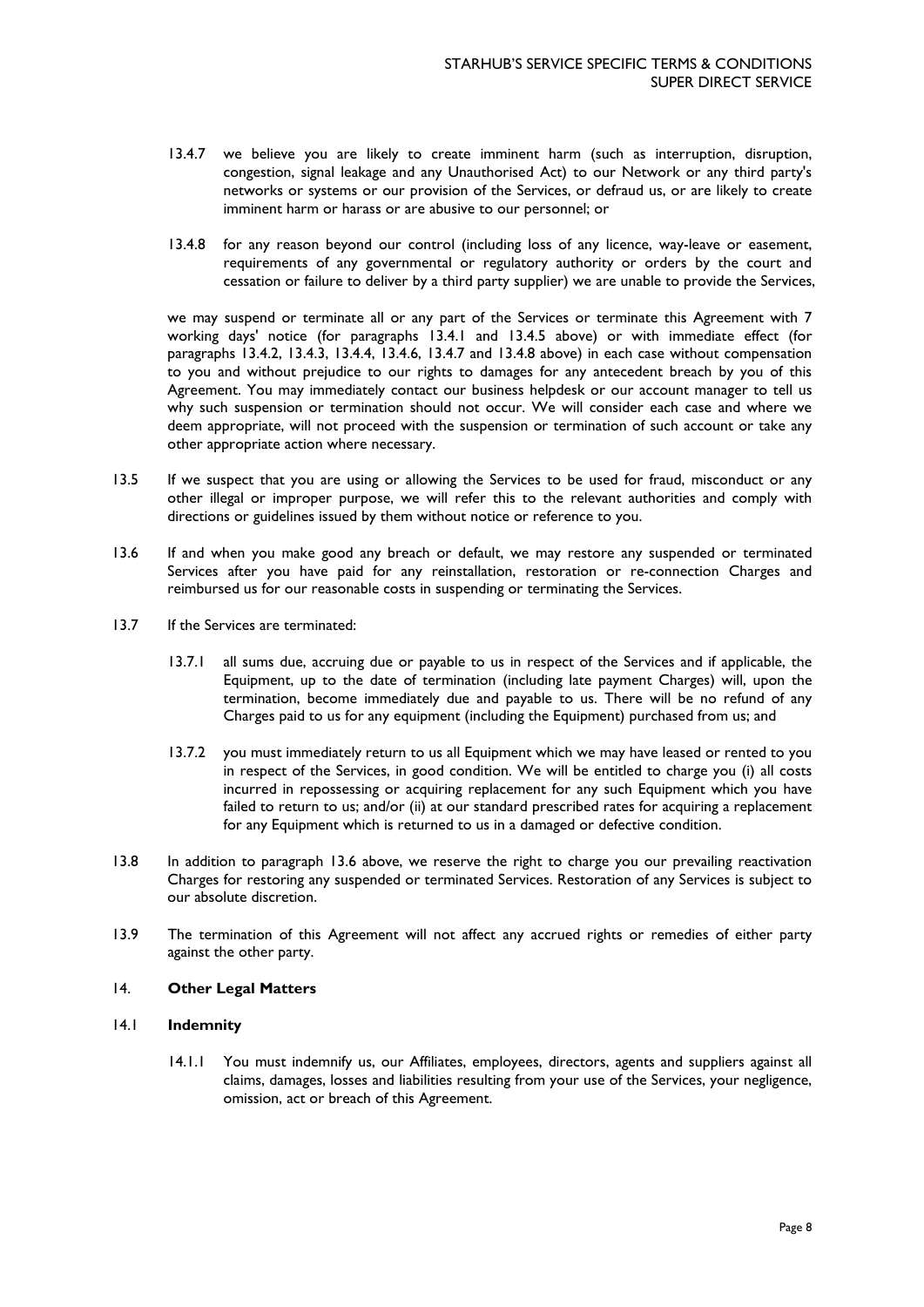## 14.2 **Changes to this Agreement**

14.2.1 We may from time to time change any of these Terms & Conditions and/or any other applicable terms and conditions for the Services you subscribe for. We may also from time to time withdraw, suspend, or change any of the Services. We will try, where we reasonably can, to give you advance notice of such changes, and we will notify you of such changes in writing or via our website, or such other form as we may decide. The display of the revised terms and conditions on our website will constitute notice of the changes and your continued use of the Services will be taken as acceptance thereof.

## 14.3 **Matters beyond our Control**

- 14.3.1 We will not be liable for any delay or failure in performance under this Agreement resulting from matters beyond our control. These include acts of God, requirements of any governmental or regulatory authority, war, national emergency, accident, fire, lightning, equipment failure, cyber-attacks (including any type of offensive manoeuvre that targets computer information systems, infrastructure, computer networks or personal computer devices), computer software or software malfunction (including due to malicious software programmes), interception of online communication, identity theft, electrical power failure, faults, interruption or disruption of the Network or the networks of other Service Providers or of your equipment or the equipment of any third party, riots, strikes, lock-outs, industrial disputes (whether or not involving our employees), epidemics of infectious diseases or acts of terrorism.
- 14.3.2 In addition:
	- (a) we will not be liable for any delay or failure in performance under this Agreement resulting from any delay or failure of any third party (including any supplier) to deliver or provide any facilities, infrastructure, equipment or services to us; and
	- (b) the Services may occasionally be affected by interference caused by objects beyond our control such as buildings, underpasses and weather conditions. When this happens, we will not be responsible for any interruption or disruption of the Services or if you cannot access or use the Services.

## 14.4 **Meanings**

This paragraph 14.4 sets out how certain words and phrases are used in this Agreement. Terms used but not defined in these Service Specific Terms & Conditions shall have the respective meanings given to them in the Business General Terms & Conditions.

#### **What these words mean in this Agreement**

- 14.4.1 "**Affiliate**" means any related or associate company of StarHub Ltd including their successors, assigns, employees and agents.
- 14.4.2 "**Content**" means all information, text, sound, music, Software, photographs, videos, graphics, data, messages, links or other materials.
- 14.4.3 "**Equipment**" means any equipment (including any router) which we may provide to you in connection with the provision of the Services.
- 14.4.4 "**Network**" means all networks owned, maintained or operated by us, leased to us and/or licensed to us, through which we provide the Services to you.
- 14.4.5 "**Premises**" means the property bearing the Service Address which is connected to the Network.